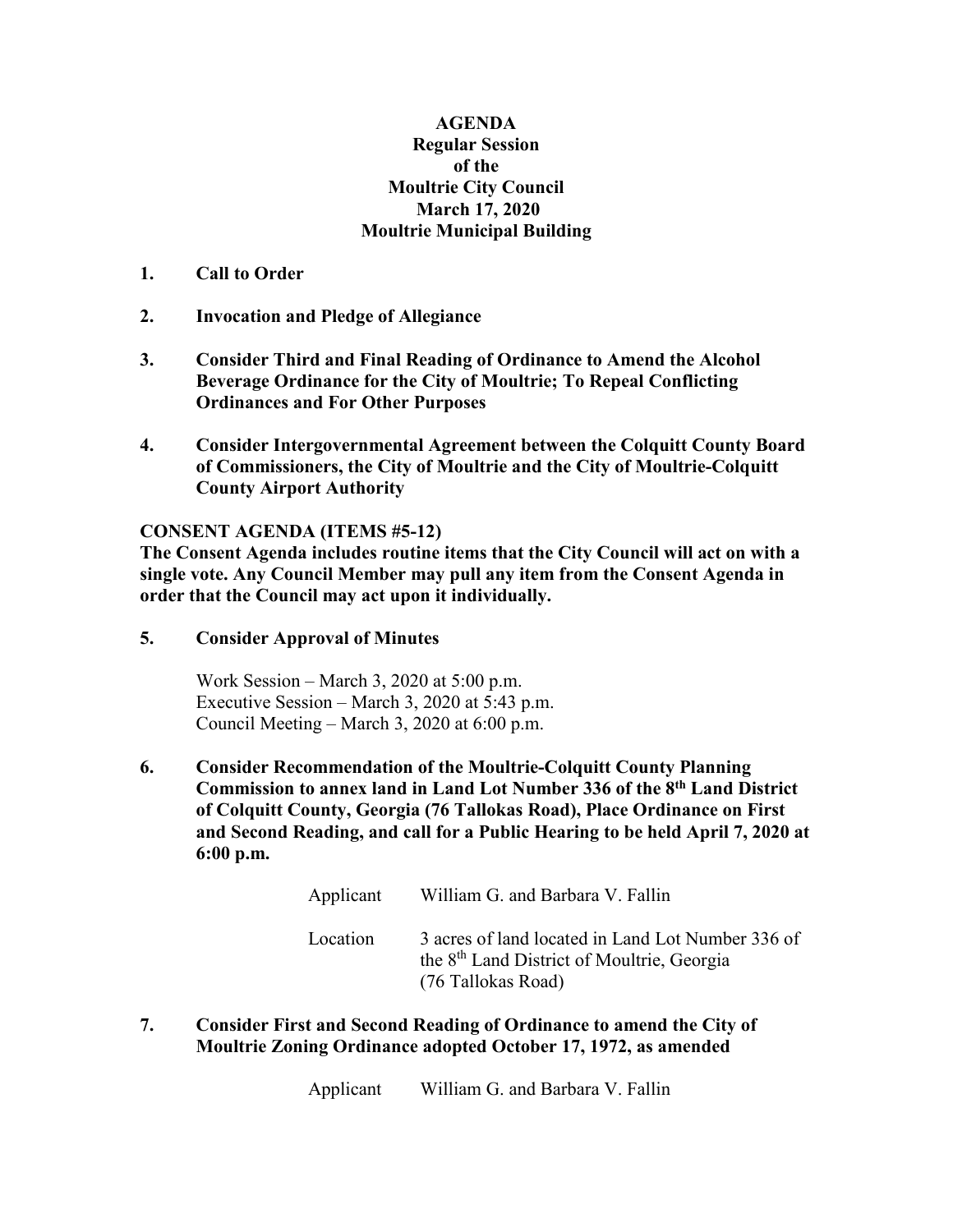| Location | 3 acres of land located in Land Lot Number 336 of<br>the 8 <sup>th</sup> Land District of Moultrie, Georgia<br>(76 Tallokas Road) |
|----------|-----------------------------------------------------------------------------------------------------------------------------------|
| Zoning   | County to R-1A (Single Family Residential District)                                                                               |

**8. Consider Recommendation of the Moultrie-Colquitt County Planning Commission to rezone land in Land Lot Number 291 of the 8th Land District of Colquitt County, Georgia (902 and 906 5th Avenue Southeast), Place Ordinance on First and Second Reading, and call for a Public Hearing to be held April 7, 2020 at 6:00 p.m.**

|          | Applicant Richard Garcia                                                                                                                               |
|----------|--------------------------------------------------------------------------------------------------------------------------------------------------------|
| Location | 0.60 acres of land located in Land Lot Number 291<br>of the 8 <sup>th</sup> Land District of Moultrie, Georgia<br>(902 and 906 $5th$ Avenue Southeast) |

## **9. Consider First and Second Reading of Ordinance to amend the City of Moultrie Zoning Ordinance adopted October 17, 1972, as amended**

| Applicant | Richard Garcia                                                                                                                                         |
|-----------|--------------------------------------------------------------------------------------------------------------------------------------------------------|
| Location  | 0.60 acres of land located in Land Lot Number 291<br>of the 8 <sup>th</sup> Land District of Moultrie, Georgia<br>(902 and 906 $5th$ Avenue Southeast) |
| Zoning    | C-2 (General Business District) to R-2 (Duplex<br><b>Residential District)</b>                                                                         |

- **10. Consider Bid for Stump Grinding, Site Cleanup & Debris Removal – Wilson Tree Service – Moultrie, GA – in the amount of \$2.50 per inch split between the Public Works/Beautification division and the Utilities/Electric Division and authorize the Mayor to sign the contract**
- **11. Consider First and Second Reading of Ordinance to Amend the Solid Waste Management Ordinance for the City of Moultrie; To Repeal Conflicting Ordinances and For Other Purposes**
- **12. Consider Donation of the Sportsman building from the Downtown Development Authority**
- **13. Citiz**e**ns to be Heard**